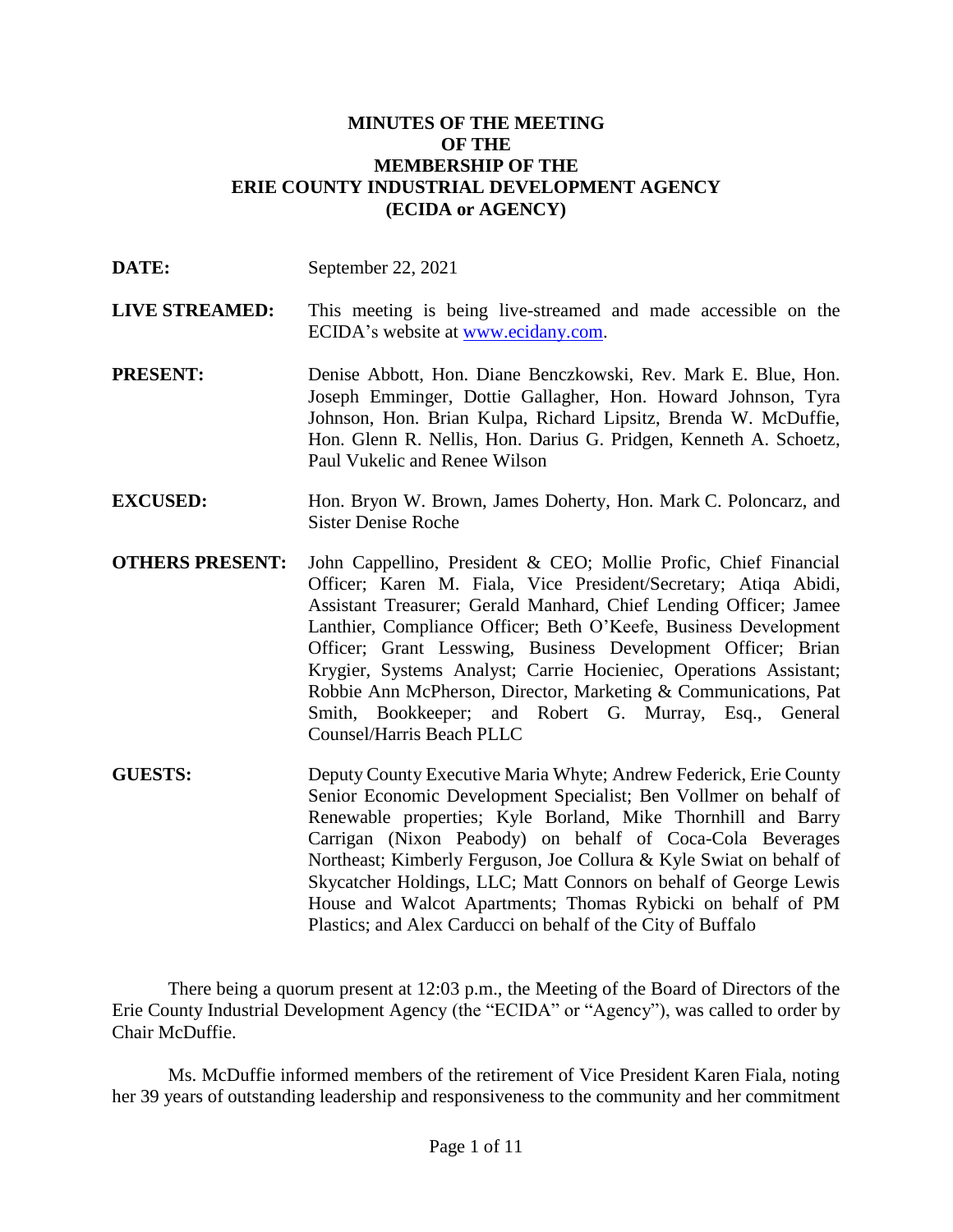to the Agency and its members. Ms. McDuffie thanked Ms. Fiala for her community efforts and wished her all the best.

Mr. Cappellino thanked Ms. Fiala for her 39 years of service, her commitment and constant willingness to help, her wonderful attitude and dedication to the Agency.

Ms. Whyte also thanked Ms. Fiala for her dedication and ever present responsiveness. A round of applause for a career well-done followed.

# **MINUTES**

The minutes of the July 28, 2021 meeting of the members were presented. Mr. Lipsitz moved and Mr. Johnson seconded to approve of the minutes. Ms. McDuffie called for the vote and the minutes were unanimously approved.

# **REPORTS/ACTION ITEMS/INFORMATION ITEMS**

Financial Report. Ms. Profic noted that the ECIDA finished the month of August with total assets of \$29.3M and net assets were \$20.5M. The monthly income statement shows an overall net loss of \$92,000 for August. Operating revenues of \$231,000 exceeded our monthly budgeted total by \$13,000. Operating expenses of \$216,000 were in line with the monthly budget. Under Special Project Grants, \$58,000 of PPE grant funds were disbursed to 14 grantees in August. The year-todate Income Statement shows revenues of close to \$2.0M, including administrative fee revenue of \$1.4M. Through August, the Agency has recognized 80% of its annual budgeted administrative fees. Expenses of \$1.7M are \$39,000 below budget. Special project grants, including EDA CARES Act funding, passed through to RDC of \$4.1M and distributions of PPE grant funding. Ms. Profic pointed out that the \$1M allocated for the PPE grant program was done so out of the IDA's excess general funds that had built up over the years, essentially coming out of the savings account. Ms. Profic stated that because those grants must be expensed in the current year, we can expect to continue to see a net loss going forward. Similarly, strategic initiatives are funds that have been Board approved to use from UDAG funds. After taking into account the strategic initiatives and depreciation, there is currently a net loss of \$600,500 for the year. Ms. McDuffie directed that the report be received and filed.

Finance & Audit Committee Update. Ms. Profic advised that the Committee met on September 14 to review and recommend draft budgets to the Boards, subject to changes of \$100,000 or more to be reapproved by the Committee.

Budget Timetable. Ms. Profic presented a visual representation of where we are at in the 2022 budget process. The budgets have been reviewed and discussed in detail twice by the Finance & Audit Committee. After today's presentation of the draft budgets to the Board, there will be two budget Q&A sessions on October 5 and October 7. These optional sessions are for Board or Committee members and will be held virtually.

Resolution to Appoint Vice President. Ms. Profic noted the request to appoint Elizabeth A. O'Keefe as Vice President. Upon motion made by Mr. Lipsitz and seconded by Mr. Blue to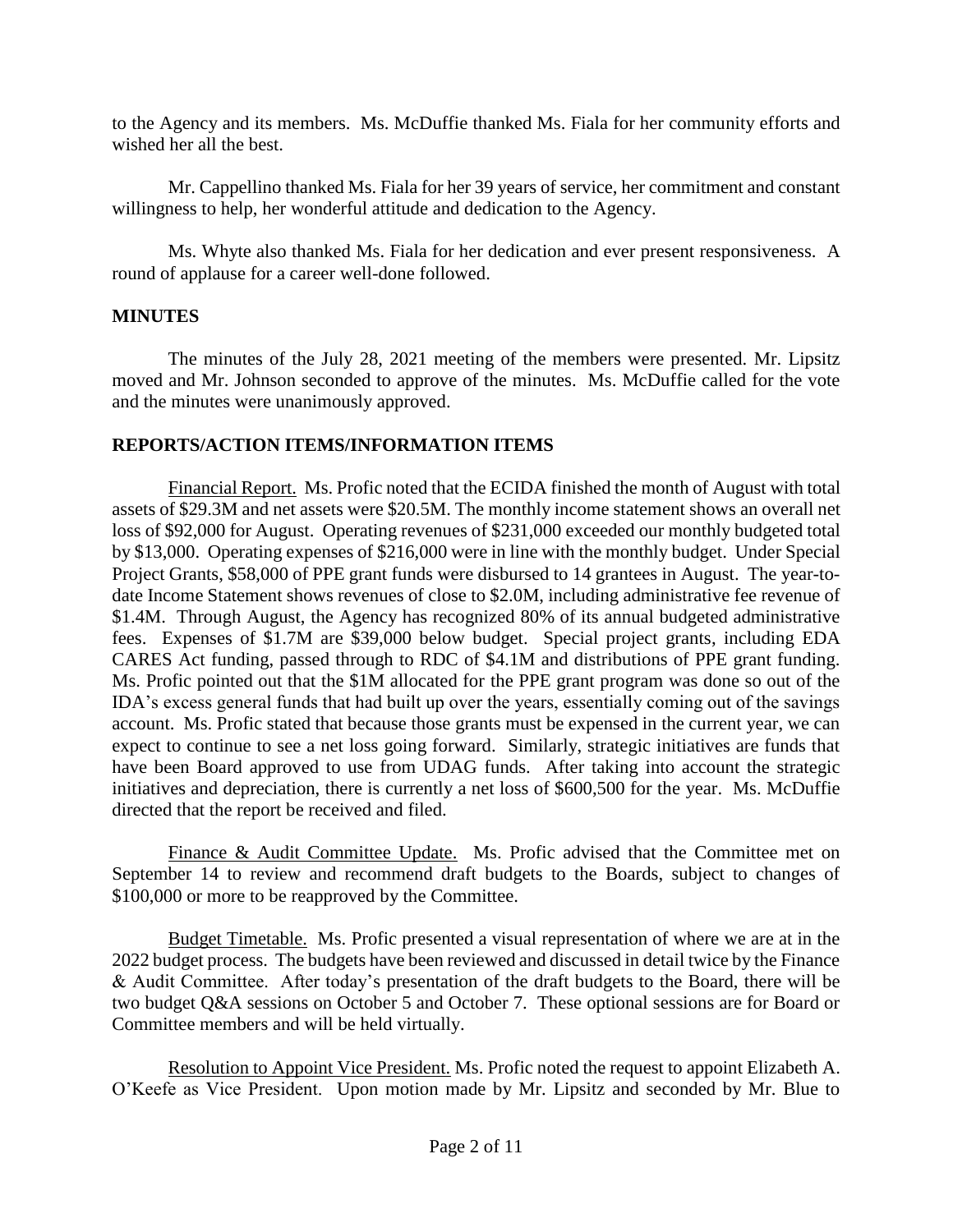approve of Elizabeth A. O'Keefe as Vice President, Ms. McDuffie called for the vote and the following resolution was unanimously approved:

## RESOLUTION OF THE ERIE COUNTY INDUSTRIAL DEVELOPMENT AGENCY (THE "AGENCY") APPOINTING ELIZABETH A. O'KEEFE AS VICE PRESIDENT OF THE AGENCY

Banking Resolution. Ms. Profic requested the addition of Elizabeth A. O'Keefe as a signer for the bank accounts. Upon motion made by Mr. Lipsitz and seconded by Mr. Blue to approve of Elizabeth A. O'Keefe as additional M&T signor and to have Ms. Profic execute the M&T resolution. Ms. McDuffie called for the vote and the motion was then unanimously approved.

Insurance Brokerage RFQ Recommendations. Ms. Profic summarized the recent Insurance brokerage RFQ process. The ECIDA's Professional Services RFP process requires proposals for insurance brokerage services to be solicited at least every five years. This situation is somewhat unique, as brokers are not paid directly by the Agency, but rather earn commissions from insurance carriers. In June 2021 ECIDA issued a joint RFQ for the Agency and its affiliates (RDC, ILDC), BUDC and its affiliates, and Western Region Corporation. The RFQ requested services for three years plus two additional one year extensions, however the contacts may be terminated at any time. Agency staff separated the RFQ into Property & Casualty and Health & Benefits brokerage services, as in the past. A total of five proposals were received from individual agencies, with four of those proposing on both P&C and H&B services. After initial evaluation and scoring by the review committee, three firms were interviewed (two for both services, one for only H&B). After the interviews, Lawley is recommended as the top-rated Property & Casualty broker. They have a team of experienced and specialized representatives, access to a large pool of providers and a fullservice claims department. They also review our clients' insurance certificates at no additional charge. Bene-Care is recommended as the top-rated Health & Benefits broker. They offer an individualized approach, review our monthly billings for accuracy, and provide all services inhouse. The Finance & Audit Committee reviewed these recommendations at their September 14 meeting and recommend that the Board approve Lawley as Property & Casualty broker of record and Bene-Care as Health & Benefits broker of record.

Upon motion made by Ms. Benczkowski and seconded by Mr. Johnson to approve of the Lawley as Property & Casualty broker and Bene-Care as Health & Benefits broker. Ms. McDuffie called for the vote and the motion was then unanimously approved.

2021 Tax Incentive Induced/Closing Schedule/Estimated Real Property Tax Impact. Ms. Fiala presented this report. Ms. McDuffie directed that the report be received and filed.

Policy Committee Update. Mr. Lipsitz presented the report of the most recently held Policy Committee meeting. Ms. McDuffie directed that the report be received and filed.

Approval of Solar Policy. Mr. Cappellino reviewed the proposed ECIDA Solar Photovoltaic Policy.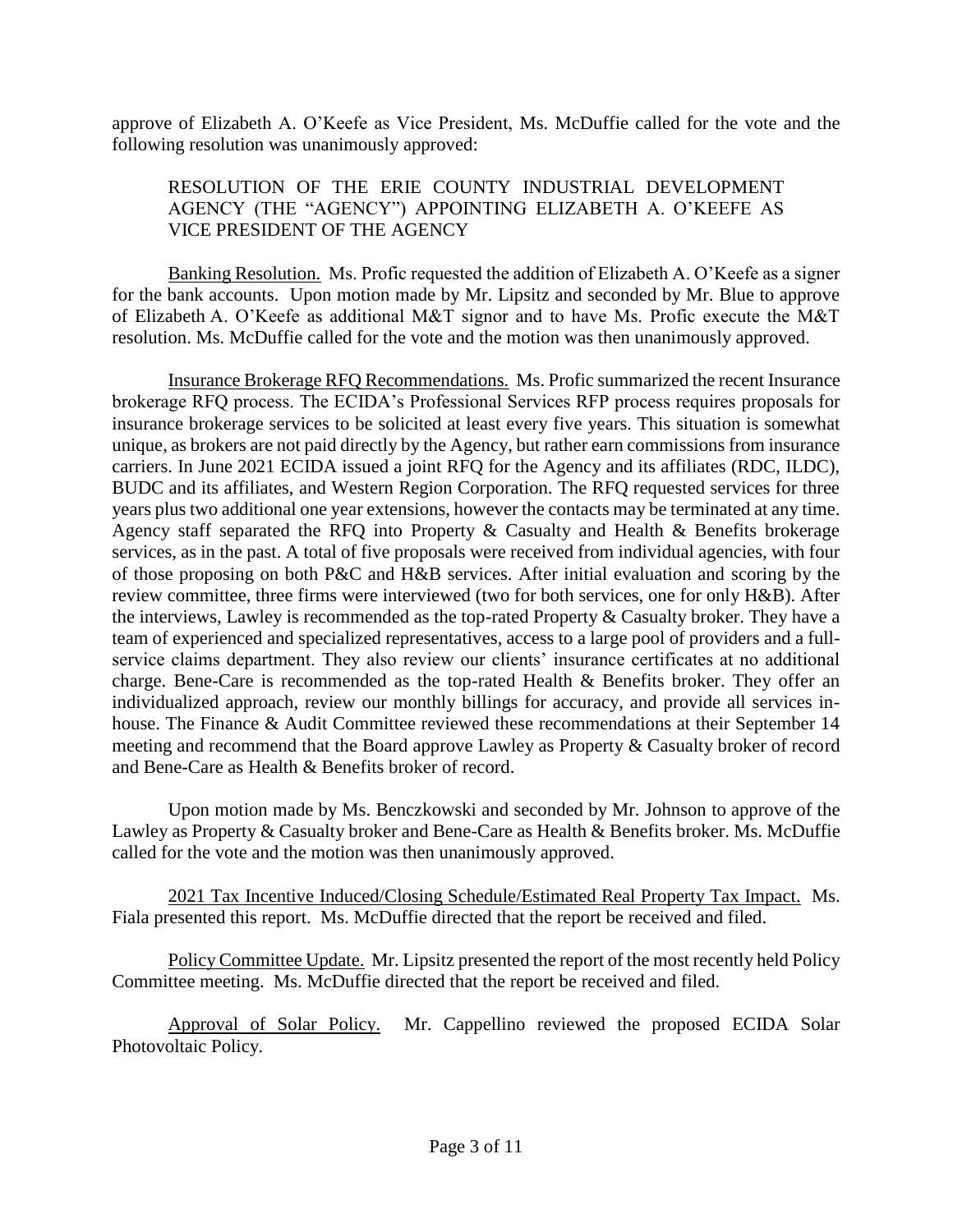Ms. Abbott moved and Ms. Benczkowski seconded to approve of the ECIDA Solar Photovoltaic Policy as proposed. Ms. McDuffie called for the vote and the following resolution was unanimously approved:

RESOLUTION OF THE ERIE COUNTY INDUSTRIAL DEVELOPMENT AGENCY (THE "AGENCY") APPROVING AN OFF-SITE COMMERCIAL SOLAR PHOTOVOLTAIC POLICY THEREBY PERMITTING THE AGENCY TO PROVIDE FINANCIAL ASSISTANCE TO OFF-SITE COMMERCIAL SOLAR PHOTOVOLTAIC PROJECTS

#### **INDUCEMENT RESOLUTIONS**

Bullis Road Solar PILOT, 11061 Bullis Road, Marilla, New York. Mr. Cappellino reviewed this proposed sales tax exemption, mortgage recording tax exemption, and real property tax abatement benefit project which consists of a small-scale community solar project which will generate approximately 4.5MW of clean reliable solar energy when complete. The project will interconnect to NYSEG's existing electrical distribution system. The power generated from this facility will be sold directly to consumers via the state's community Distributed Generation program allowing customers to directly offset their energy use with local solar power while saving money on their electric bills. Electricity generated from the project will power roughly 1,015 homes per year. The project will utilize approximately 10,800 solar modules and 36 string inverters which convert the sun's energy into useable AC power. The Project's cost benefit ratio was presented to and reviewed by the members present and the costs of incentives so applied for, the anticipated new tax revenues to be generated by the Project, as well as the Project's contemplated community benefits were discussed and considered.

As a condition precedent of receiving Financial Assistance, and as a material term or condition as approved by the Agency in connection with the Project, the Company covenants and agrees and understands that it must, subject to potential modification, termination and/or recapture of Financial Assistance for failure to meet and maintain the commitments and thresholds as described below, submit, on an annual basis or as otherwise indicated below through the termination of the PILOT Agreement, a certification, as so required by the Agency, confirming:

- (i) Investment Commitment- the total investment actually made with respect to the Project at the time of Project completion equals or exceeds \$5,430,942 (which represents the product of 85% multiplied by \$6,389,343, being the total project cost as stated in the Company's application for Financial Assistance).
- (ii) Local Labor Commitment that the Company adheres to and complies with the Agency's Local Labor Workforce Certification Policy on a quarterly basis during the construction period.
- (iii) Unpaid Real Property Tax Policy Commitment that the Company is compliant with the Agency's Unpaid Real Property Tax Policy.

Ms. Benczkowski moved and Ms. Wilson seconded to approve the Project. Ms. McDuffie then called for the vote and the following resolution was unanimously approved: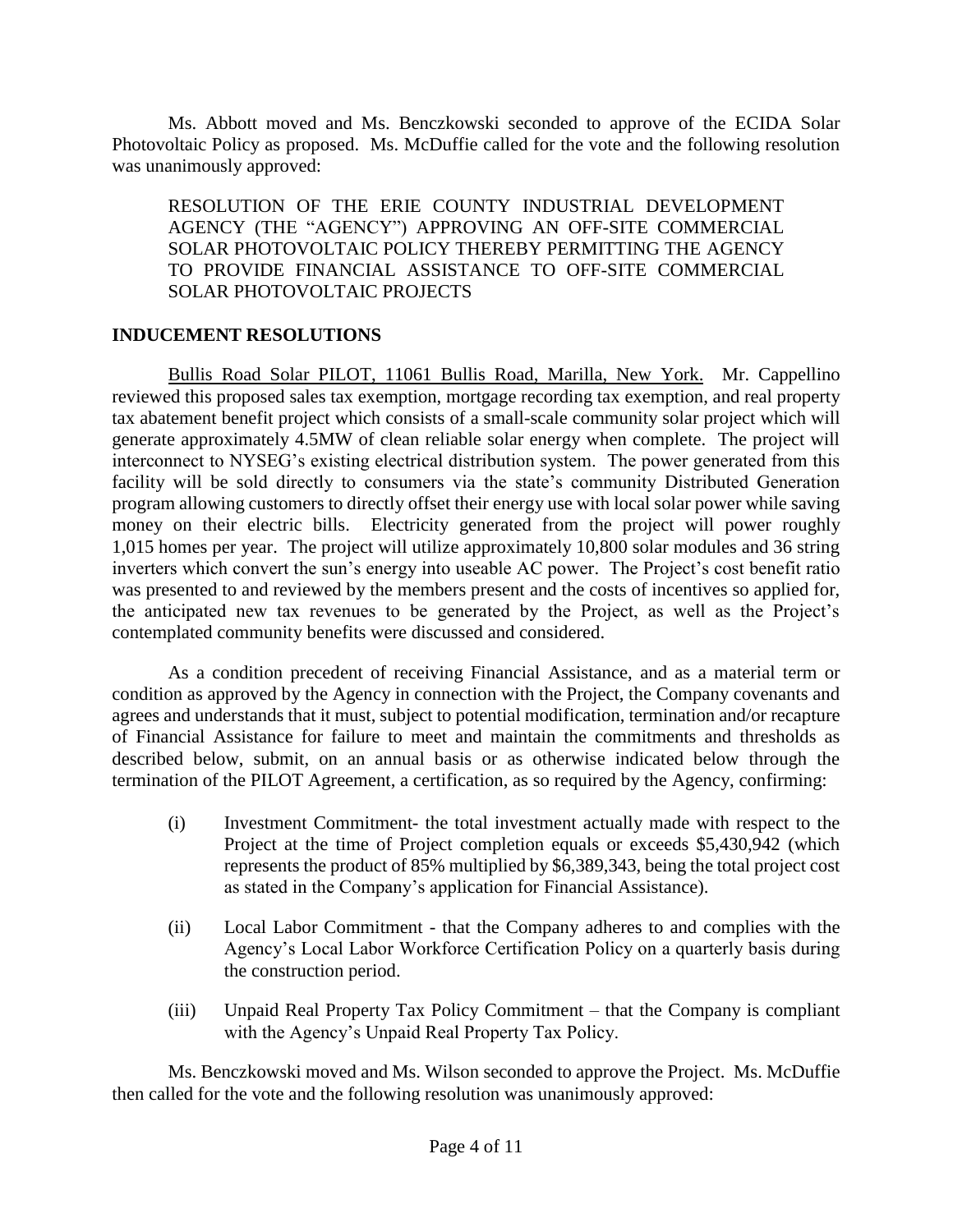RESOLUTION OF THE ERIE COUNTY INDUSTRIAL DEVELOPMENT AGENCY: (i) ACCEPTING THE APPLICATION OF RPNY SOLAR 2, LLC, AND/OR INDIVIDUAL(S) OR AFFILIATE(S), SUBSIDIARY(IES), OR ENTITY(IES) FORMED OR TO BE FORMED ON ITS BEHALF (INDIVIDUALLY, AND/OR COLLECTIVELY, THE "COMPANY") IN CONNECTION WITH A CERTAIN PROJECT DESCRIBED BELOW; (ii) RATIFYING THE SCHEDULING, NOTICING, AND CONDUCTING OF A PUBLIC HEARING IN CONNECTION WITH THE PROJECT; (iii) MAKING A DETERMINATION PURSUANT TO THE STATE ENVIRONMENTAL QUALITY REVIEW ACT; (iv) APPOINTING THE COMPANY, OR ITS DESIGNEE, AS ITS AGENT TO UNDERTAKE THE PROJECT; (v) AUTHORIZING THE UNDERTAKING OF THE PROJECT TO PROVIDE FINANCIAL ASSISTANCE TO THE COMPANY IN THE FORM OF (A) A SALES TAX EXEMPTION BENEFIT FOR PURCHASES AND RENTALS RELATED TO THE ACQUISITION, CONSTRUCTION AND EQUIPPING OF THE PROJECT, (B) A MORTGAGE RECORDING TAX EXEMPTION BENEFIT FOR FINANCING RELATED TO THE PROJECT, AND (C) A PARTIAL ABATEMENT FROM REAL PROPERTY TAXES BENEFIT THROUGH THE PILOT AGREEMENT; AND (vi) AUTHORIZING THE NEGOTIATION AND EXECUTION OF A LEASE AGREEMENT, LEASEBACK AGREEMENT, A PAYMENT-IN-LIEU-OF-TAX AGREEMENT, AN AGENT AND FINANCIAL ASSISTANCE PROJECT AGREEMENT, AND RELATED DOCUMENTS

Coca-Cola Beverages Northeast, LLC, 150 & 200 Milens Road, Tonawanda, New York. Ms. O'Keefe reviewed this proposed sales tax exemption and real property tax abatement benefit project which consists of two adjacent parcels of land located at 150 and 200 Milens Road in the Town of Tonawanda. Phase I will include the demolition of a 14,490 sq. ft. former trucking facility at 150 Milens Road followed by the construction of a building consisting of 20,000 sq. ft. of office space and 43,000 sq. ft. of new warehouse space on the site. Upon completion of Phase I, the company will transfer operations from the warehouse located at 200 Milens Road to the newly constructed warehouse at 150 Milens Road. Phase II will be the demolition of the existing 88,121 sq. ft. warehouse at 200 Milens Road and the construction of a 49,000 sq. ft. warehouse on the site. The Project's cost benefit ratio was presented to and reviewed by the members present and the costs of incentives so applied for, the anticipated new tax revenues to be generated by the Project, as well as the Project's contemplated community benefits were discussed and considered.

Mr. Emminger spoke in favor of the project.

As a condition precedent of receiving Financial Assistance, and as a material term or condition as approved by the Agency in connection with the Project, the Company covenants and agrees and understands that it must, subject to potential modification, termination and/or recapture of Financial Assistance for failure to meet and maintain the commitments and thresholds as described below, submit, on an annual basis or as otherwise indicated below through the termination of the PILOT Agreement, a certification, as so required by the Agency, confirming: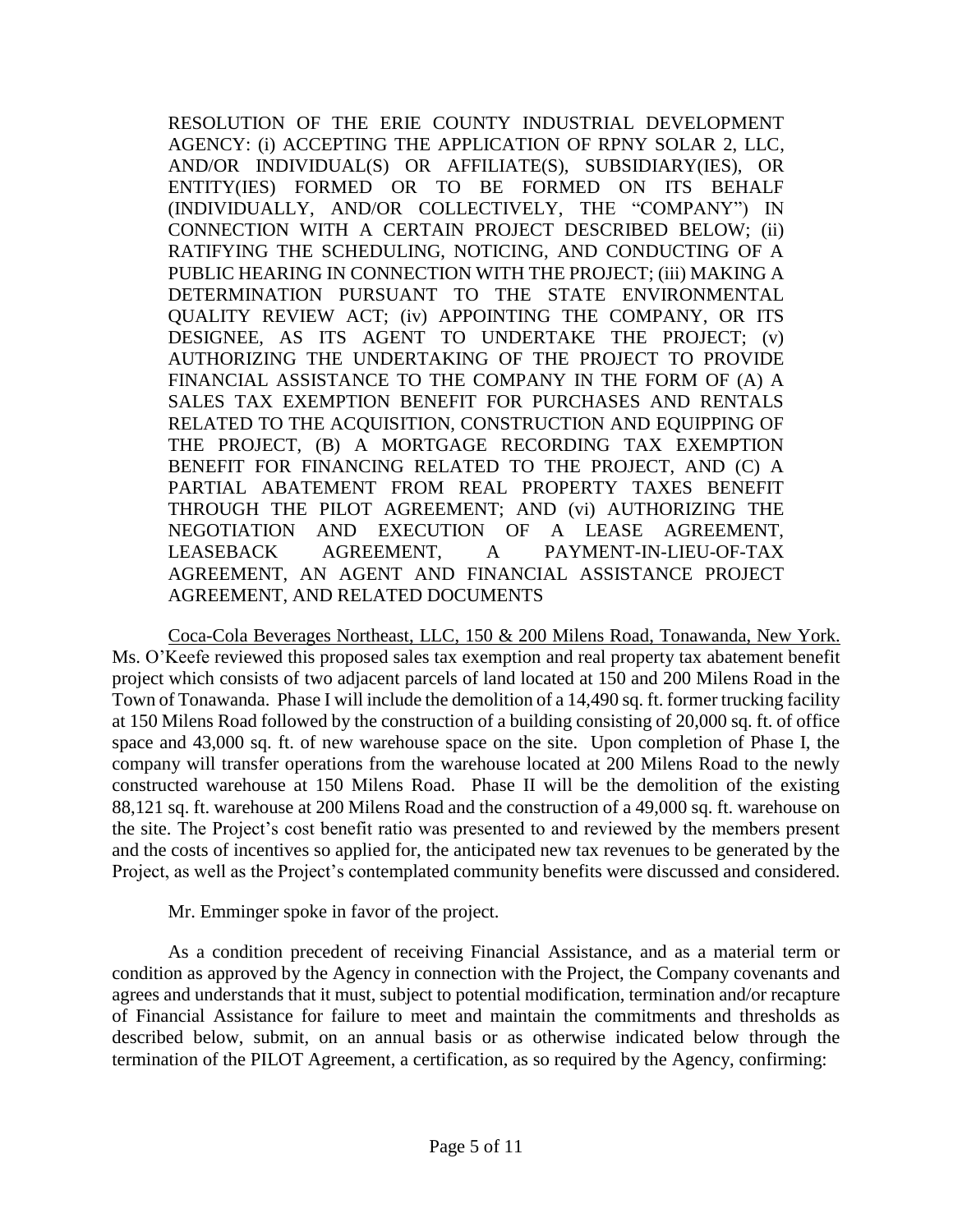- (i) Investment Commitment- the total investment actually made with respect to the Project at the time of Project completion equals or exceeds \$19,219,781 (which represents the product of 85% multiplied by \$22,611,507, being the total project cost as stated in the Company's application for Financial Assistance).
- (ii) Employment Commitment that there are at least 124 existing full time equivalent ("FTE") employees located at, or to be located at, the Facility as stated in the Company's application for Financial Assistance. In an effort to confirm and verify the Company's employment numbers, the Agency requires that, at a minimum, the Company provide employment data to the Agency on a quarterly basis, said information to be provided on the Agency's "Quarterly Employment Survey" form to be made available to the Company by the Agency.
- (iii) Local Labor Commitment that the Company adheres to and complies with the Agency's Local Labor Workforce Certification Policy on a quarterly basis during the construction period.
- (iv) Equal Pay Commitment that the Company adheres to and complies with the Agency's Pay Equity Policy.
- (v) Unpaid Real Property Tax Policy Commitment that the Company is compliant with the Agency's Unpaid Real Property Tax Policy.

Mr. Emminger moved and Mr. Nellis seconded to approve the Project. Ms. McDuffie then called for the vote and the following resolution was unanimously approved:

RESOLUTION OF THE ERIE COUNTY INDUSTRIAL DEVELOPMENT AGENCY: (i) ACCEPTING THE APPLICATION OF COCA-COLA BEVERAGES NORTHEAST, INC., AND/OR INDIVIDUAL(S) OR AFFILIATE(S), SUBSIDIARY(IES), OR ENTITY(IES) FORMED OR TO BE FORMED ON ITS BEHALF (INDIVIDUALLY, AND/OR COLLECTIVELY, THE "COMPANY") IN CONNECTION WITH A CERTAIN PROJECT DESCRIBED BELOW; (ii) RATIFYING THE SCHEDULING, NOTICING, AND CONDUCTING OF A PUBLIC HEARING IN CONNECTION WITH THE PROJECT; (iii) MAKING A DETERMINATION PURSUANT TO THE STATE ENVIRONMENTAL QUALITY REVIEW ACT; (iv) APPOINTING THE COMPANY, OR ITS DESIGNEE, AS ITS AGENT TO UNDERTAKE THE PROJECT; (v) AUTHORIZING THE UNDERTAKING OF THE PROJECT TO PROVIDE FINANCIAL ASSISTANCE TO THE COMPANY IN THE FORM OF (A) A SALES TAX EXEMPTION BENEFIT FOR PURCHASES AND RENTALS RELATED TO THE ACQUISITION, CONSTRUCTION AND EQUIPPING OF THE PROJECT, AND (B) A PARTIAL ABATEMENT FROM REAL PROPERTY TAXES BENEFIT THROUGH THE PILOT AGREEMENT; AND (vi) AUTHORIZING THE NEGOTIATION AND EXECUTION OF A LEASE AGREEMENT, LEASEBACK AGREEMENT, A PAYMENT-IN-LIEU-OF-TAX AGREEMENT, AN AGENT AND FINANCIAL ASSISTANCE PROJECT AGREEMENT, AND RELATED DOCUMENTS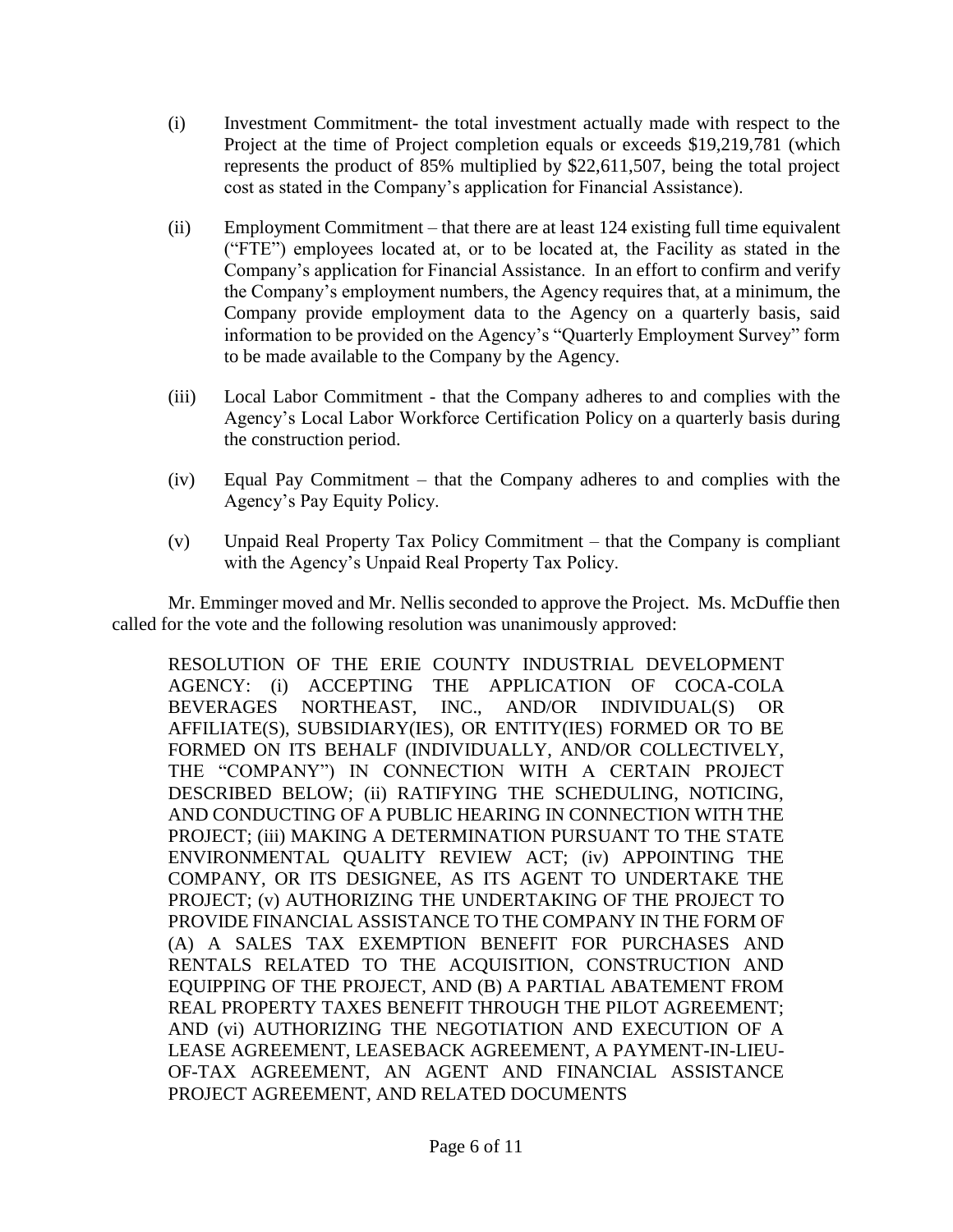Skycatcher Holdings, LLC, 15 Cobham Drive, Orchard Park, New York. Mr. Cappellino reviewed this proposed sales tax exemption and mortgage recording tax exemption benefits project which consists of the renovation of the 14,000 sq. ft. facility at 15 Cobham Drive and then the transferring of operations from the existing leased facility to this new renovated, more efficiently laid-out 25,250 sq. ft. building which will be leased to Sti-Co Industries, Inc. The new facility will provide office space, manufacturing and research and development functional areas. It will be used for manufacturing all antenna systems and related components including raw material parts. Inventory that is now stored offsite will be housed in the new facility which eliminates the need for offsite warehouse space and the associated inefficiency and expense. The Project's cost benefit ratio was presented to and reviewed by the members present and the costs of incentives so applied for, the anticipated new tax revenues to be generated by the Project, as well as the Project's contemplated community benefits were discussed and considered.

As a condition precedent of receiving Financial Assistance, and as a material term or condition as approved by the Agency in connection with the Project, the Company covenants and agrees and understands that it must, subject to potential modification, termination and/or recapture of Financial Assistance for failure to meet and maintain the commitments and thresholds as described below, through the conclusion of the later of two (2) years following either (x) the construction completion date, or (y) the termination of the Agent Agreement, a certification, as so required by the Agency, confirming:

- (i) Investment Commitment- the total investment actually made with respect to the Project at the time of Project completion equals or exceeds \$2,447,150 (which represents the product of 85% multiplied by \$2,879,000, being the total project cost as stated in the Company's application for Financial Assistance).
- (ii) Employment Commitment that there are at least 41 existing full time equivalent ("FTE") employees located at, or to be located at, the Facility as stated in the Company's application for Financial Assistance (the "Baseline FTE"); and
	- the number of current FTE employees in the then current year at the Facility; and
	- $\bullet$  that within two (2) years of Project completion, the Company has maintained and created FTE employment at the Facility equal to 46 FTE employees [representing the sum of  $(x)$  41 Baseline FTE and  $(y)$  5 FTE employees, being the product of 85% multiplied by 6 (being the 6 new FTE employee positions proposed to be created by the Company as stated in its Application)]. In an effort to confirm and verify the Company's employment numbers, the Agency requires that, at a minimum, the Company provide employment data to the Agency on a quarterly basis, said information to be provided on the Agency's "Quarterly Employment Survey" form to be made available to the Company by the Agency.
- (iii) Local Labor Commitment that the Company adheres to and complies with the Agency's Local Labor Workforce Certification Policy on a quarterly basis during the construction period.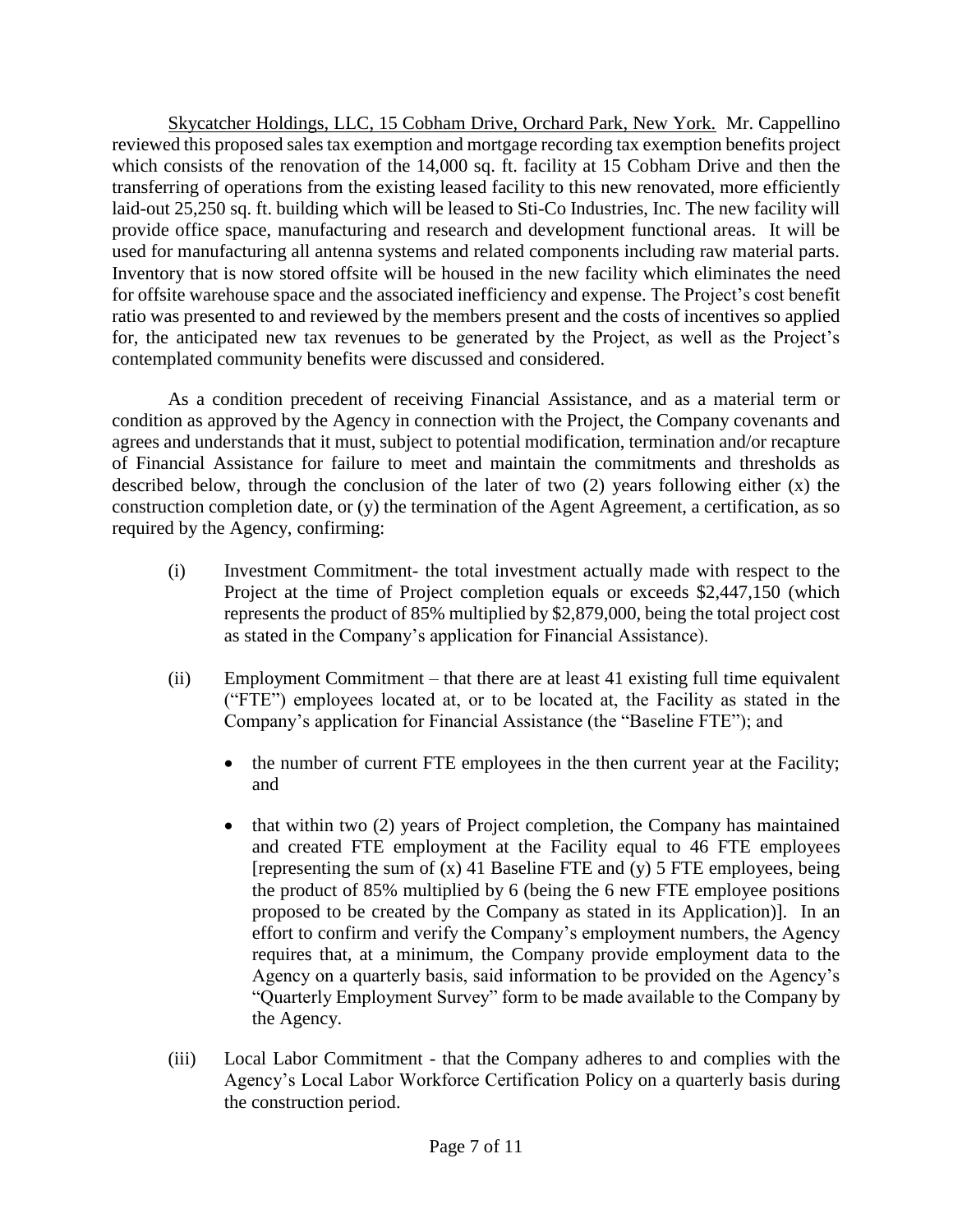- (iv) Equal Pay Commitment that the Company adheres to and complies with the Agency's Pay Equity Policy.
- (v) Unpaid Real Property Tax Policy Commitment that the Company is compliant with the Agency's Unpaid Real Property Tax Policy.

Ms. Benczkowski moved and Mr. Blue seconded to approve the Project. Ms. McDuffie then called for the vote and the following resolution was unanimously approved:

RESOLUTION OF THE ERIE COUNTY INDUSTRIAL DEVELOPMENT AGENCY: (i) ACCEPTING THE APPLICATION OF SKYCATCHER HOLDINGS, LLC, AND/OR INDIVIDUAL(S) OR AFFILIATE(S), SUBSIDIARY(IES), OR ENTITY(IES) FORMED OR TO BE FORMED ON ITS BEHALF (INDIVIDUALLY, AND/OR COLLECTIVELY, THE "COMPANY") IN CONNECTION WITH A CERTAIN PROJECT DESCRIBED BELOW; (ii) RATIFYING THE SCHEDULING, NOTICING, AND CONDUCTING OF A PUBLIC HEARING IN CONNECTION WITH THE PROJECT; (iii) MAKING A DETERMINATION PURSUANT TO THE STATE ENVIRONMENTAL QUALITY REVIEW ACT; (iv) APPOINTING THE COMPANY, OR ITS DESIGNEE, AS ITS AGENT TO UNDERTAKE THE PROJECT; (v) AUTHORIZING THE UNDERTAKING OF THE PROJECT TO PROVIDE FINANCIAL ASSISTANCE TO THE COMPANY IN THE FORM OF (A) A SALES TAX EXEMPTION BENEFIT FOR PURCHASES AND RENTALS RELATED TO THE ACQUISITION, CONSTRUCTION AND EQUIPPING OF THE PROJECT, AND (B) A MORTGAGE RECORDING TAX EXEMPTION BENEFIT FOR FINANCING RELATED TO THE PROJECT; AND (vi) AUTHORIZING THE NEGOTIATION AND EXECUTION OF A LEASE AGREEMENT, LEASEBACK AGREEMENT, AN AGENT AND FINANCIAL ASSISTANCE PROJECT AGREEMENT, AND RELATED DOCUMENTS

George Lewis House Apartments, 197 Summer Street, Buffalo, New York. Ms. O'Keefe reviewed this proposed sales tax exemption benefit project which consists of the adaptive reuse of a Historic National Register listed building within Elmwood Village. The structure is over 100 years old and has been vacant for 8 years. The project will create 9 apartments with approximately 500 sq. ft. of light commercial space on the first floor and parking will be in the rear of the building. The Project's cost benefit ratio was presented to and reviewed by the members present and the costs of incentives so applied for, the anticipated new tax revenues to be generated by the Project, as well as the Project's contemplated community benefits were discussed and considered.

As a condition precedent of receiving Financial Assistance, and as a material term or condition as approved by the Agency in connection with the Project, the Company covenants and agrees and understands that it must, subject to potential modification, termination and/or recapture of Financial Assistance for failure to meet and maintain the commitments and thresholds as described below, through the conclusion of the later of two (2) years following either (x) the construction completion date, or (y) the termination of the Agent Agreement, a certification, as so required by the Agency, confirming: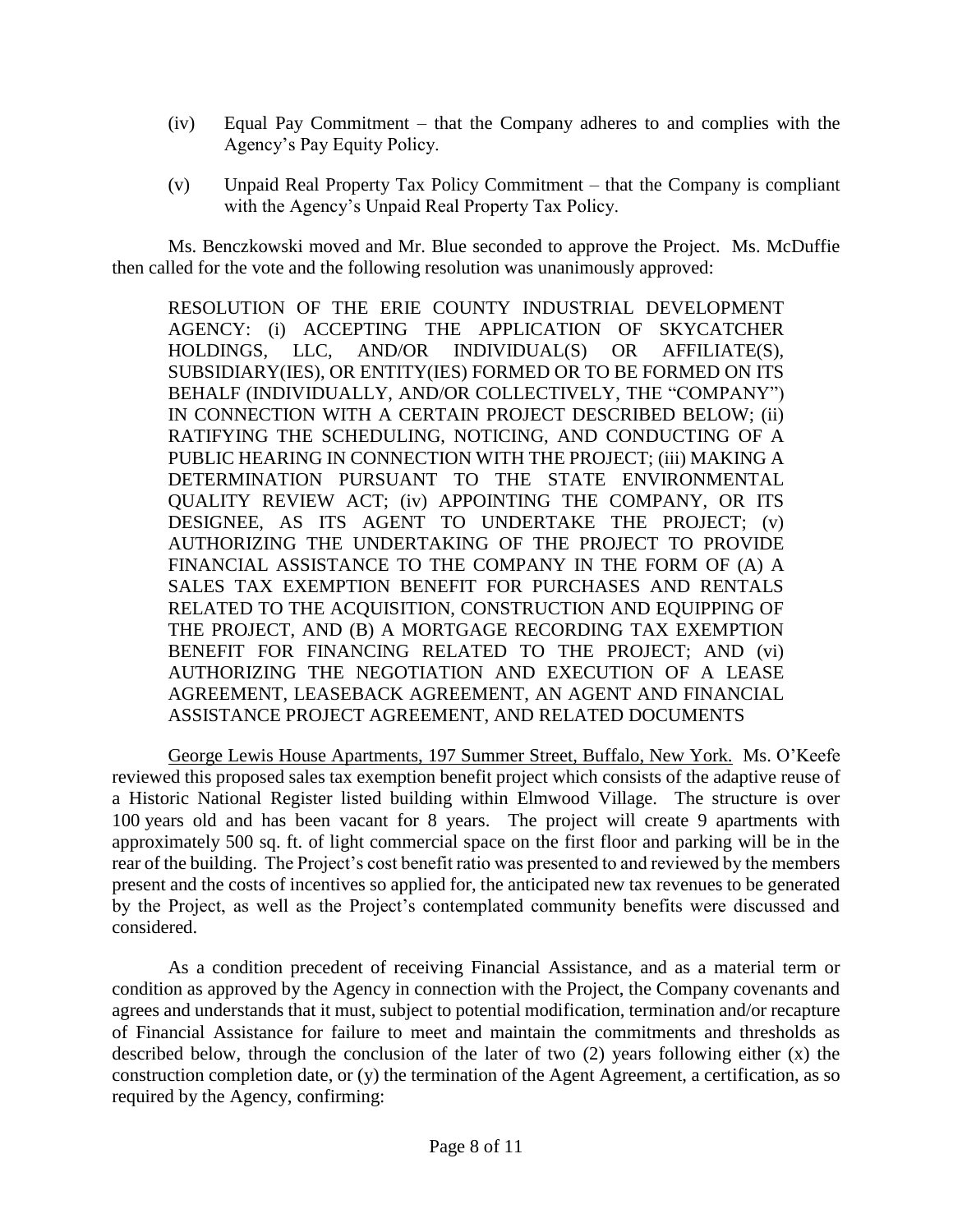- (i) Investment Commitment- the total investment actually made with respect to the Project at the time of Project completion equals or exceeds \$2,443,750 (which represents the product of 85% multiplied by \$2,875,000, being the total project cost as stated in the Company's application for Financial Assistance).
- (ii) Employment Commitment that within two (2) years of Project completion, the Company has maintained and created FTE employment at the Facility equal to 1 FTE employee. In an effort to confirm and verify the Company's employment numbers, the Agency requires that, at a minimum, the Company provide employment data to the Agency on a quarterly basis, said information to be provided on the Agency's "Quarterly Employment Survey" form to be made available to the Company by the Agency.
- (iii) Local Labor Commitment that the Company adheres to and complies with the Agency's Local Labor Workforce Certification Policy on a quarterly basis during the construction period.
- (iv) Equal Pay Commitment that the Company adheres to and complies with the Agency's Pay Equity Policy.
- (v) Unpaid Real Property Tax Policy Commitment that the Company is compliant with the Agency's Unpaid Real Property Tax Policy.

Mr. Blue moved and Ms. Wilson seconded to approve the Project. Ms. McDuffie then called for the vote and the following resolution was unanimously approved:

RESOLUTION OF THE ERIE COUNTY INDUSTRIAL DEVELOPMENT AGENCY: (i) ACCEPTING THE APPLICATION OF SINATRA & COMPANY REDEVELOPMENT LLC, AND/OR INDIVIDUAL(S) OR AFFILIATE(S), SUBSIDIARY(IES), OR ENTITY(IES) FORMED OR TO BE FORMED ON ITS BEHALF (INDIVIDUALLY, AND/OR COLLECTIVELY, THE "COMPANY") IN CONNECTION WITH A CERTAIN PROJECT DESCRIBED BELOW; (ii) APPOINTING THE COMPANY, OR ITS DESIGNEE, AS ITS AGENT TO UNDERTAKE THE PROJECT; (iii) AUTHORIZING THE UNDERTAKING OF THE PROJECT TO PROVIDE FINANCIAL ASSISTANCE TO THE COMPANY IN THE FORM OF A SALES TAX EXEMPTION BENEFIT FOR PURCHASES AND RENTALS RELATED TO THE ACQUISITION, CONSTRUCTION AND EQUIPPING OF THE PROJECT; AND (iv) AUTHORIZING THE NEGOTIATION AND EXECUTION OF AN AGENT AND FINANCIAL ASSISTANCE PROJECT AGREEMENT, AND RELATED DOCUMENTS

At this point in time Mr. Pridgen left the meeting.

The Walcot Apartments, 257 Elmwood Avenue, Buffalo, New York. Ms. O'Keefe reviewed this proposed sales tax exemption benefit project which consists of the adaptive reuse and historic tax credit project within the Elmwood Village. This 12,500 sq. ft. mid-century modern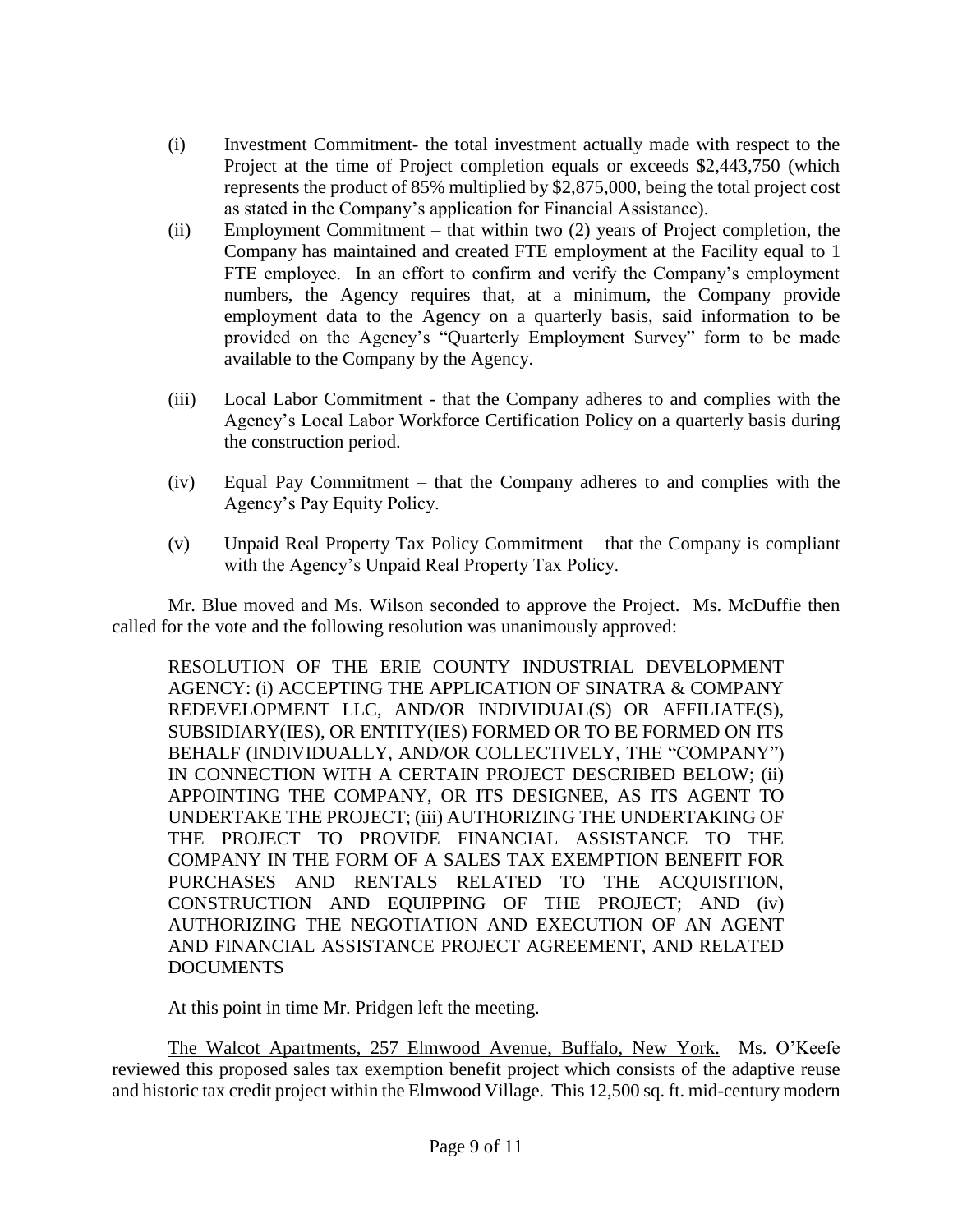building has been vacant for nearly a decade. The project will create 12 apartments with approximately 500 sq. ft. of light commercial space on the first floor. Ms. O'Keefe reviewed the cost-benefit analysis prepared for this Project.

Mr. Lipsitz noted the Policy Committee confirmed with developer that all real property taxes are current on this property and other properties owned by developer.

As a condition precedent of receiving Financial Assistance, and as a material term or condition as approved by the Agency in connection with the Project, the Company covenants and agrees and understands that it must, subject to potential modification, termination and/or recapture of Financial Assistance for failure to meet and maintain the commitments and thresholds as described below, through the conclusion of the later of two (2) years following either (x) the construction completion date, or (y) the termination of the Agent Agreement, a certification, as so required by the Agency, confirming:

- (i) Investment Commitment- the total investment actually made with respect to the Project at the time of Project completion equals or exceeds \$2,843,250 (which represents the product of 85% multiplied by \$3,345,000, being the total project cost as stated in the Company's application for Financial Assistance).
- (ii) Employment Commitment that within two (2) years of Project completion, the Company has maintained and created FTE employment at the Facility equal to one FTE employee. In an effort to confirm and verify the Company's employment numbers, the Agency requires that, at a minimum, the Company provide employment data to the Agency on a quarterly basis, said information to be provided on the Agency's "Quarterly Employment Survey" form to be made available to the Company by the Agency.
- (iii) Local Labor Commitment that the Company adheres to and complies with the Agency's Local Labor Workforce Certification Policy on a quarterly basis during the construction period.
- (iv) Equal Pay Commitment that the Company adheres to and complies with the Agency's Pay Equity Policy.
- (v) Unpaid Real Property Tax Policy Commitment that the Company is compliant with the Agency's Unpaid Real Property Tax Policy.

Mr. Blue moved and Mr. Nellis seconded to approve the Project. Ms. McDuffie then called for the vote and the following resolution was unanimously approved:

RESOLUTION OF THE ERIE COUNTY INDUSTRIAL DEVELOPMENT AGENCY: (i) ACCEPTING THE APPLICATION OF SINATRA & COMPANY REDEVELOPMENT LLC, AND/OR INDIVIDUAL(S) OR AFFILIATE(S), SUBSIDIARY(IES), OR ENTITY(IES) FORMED OR TO BE FORMED ON ITS BEHALF (INDIVIDUALLY, AND/OR COLLECTIVELY, THE "COMPANY") IN CONNECTION WITH A CERTAIN PROJECT DESCRIBED BELOW; (ii)